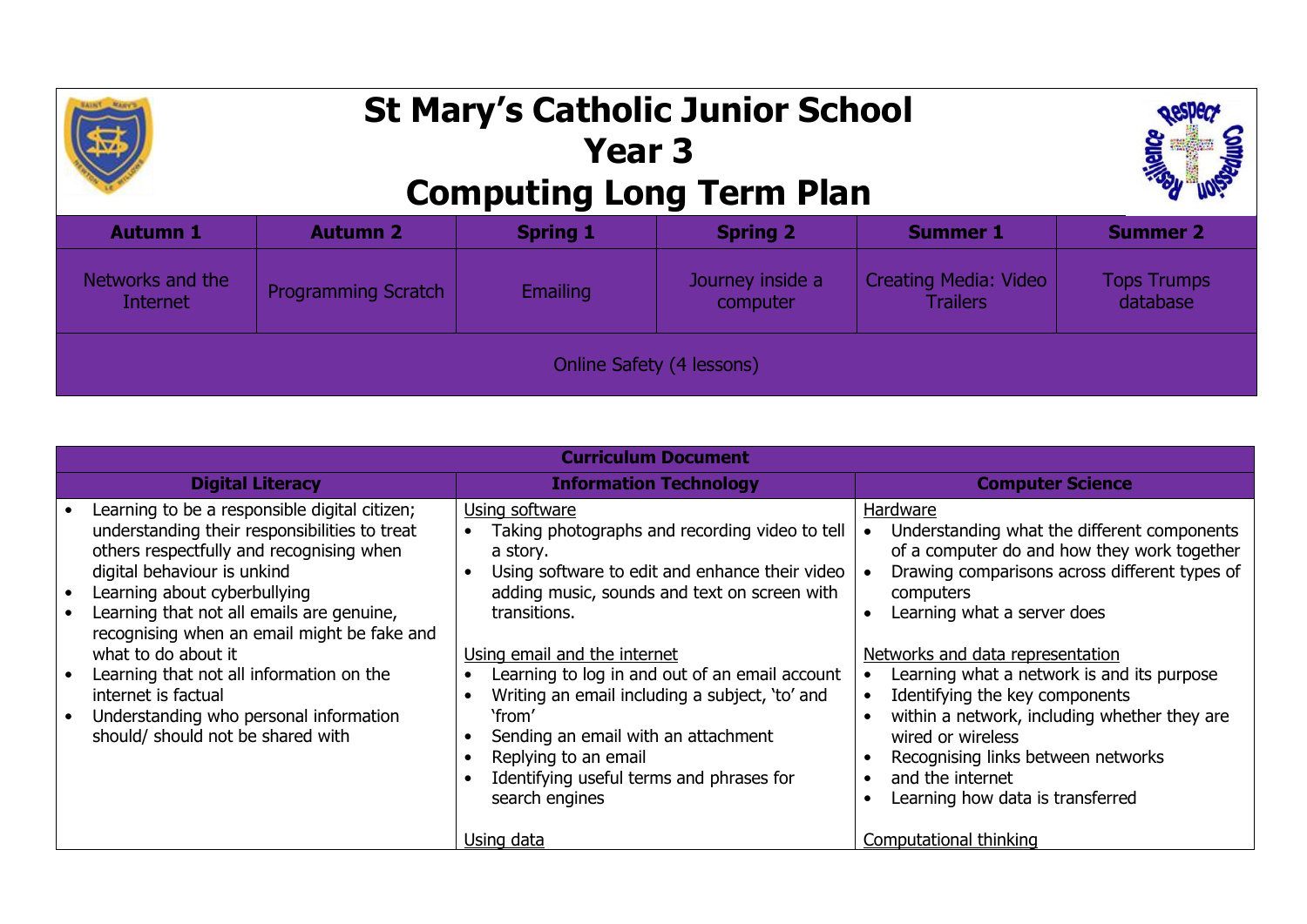| Understanding the vocabulary associated with<br>$\bullet$<br>databases: field, record, data<br>Learning about the pros and cons of digital<br>versus paper databases<br>Sorting and filtering databases to easily<br>retrieve information<br>Creating and interpreting charts and graphs to<br>understand data<br>Wider use of technology<br>Understanding the purpose of emails.<br>Learning what a search engine is<br>Recognising how social media platforms are<br>used to interact | Using decomposition to explain the parts of a<br>$\bullet$<br>laptop computer<br>Using decomposition to explore the code<br>behind an animation<br>Using repetition in programs<br>$\bullet$<br>Understanding that computers follow<br>$\bullet$<br>instructions<br>Using an algorithm to explain the roles<br>$\bullet$<br>of different parts of a computer<br>Using logical reasoning to explain how simple<br>algorithms work<br>Explaining the purpose of an algorithm<br>Forming algorithms independently<br>Programming<br>Using logical thinking to explore more complex<br>software; predicting, testing and explaining<br>what it does<br>Incorporating loops to make code more<br>efficient<br>Remixing existing code<br>Using a more systematic approach to<br>$\bullet$<br>debugging code, justifying what is wrong and<br>how it can be corrected |
|-----------------------------------------------------------------------------------------------------------------------------------------------------------------------------------------------------------------------------------------------------------------------------------------------------------------------------------------------------------------------------------------------------------------------------------------------------------------------------------------|----------------------------------------------------------------------------------------------------------------------------------------------------------------------------------------------------------------------------------------------------------------------------------------------------------------------------------------------------------------------------------------------------------------------------------------------------------------------------------------------------------------------------------------------------------------------------------------------------------------------------------------------------------------------------------------------------------------------------------------------------------------------------------------------------------------------------------------------------------------|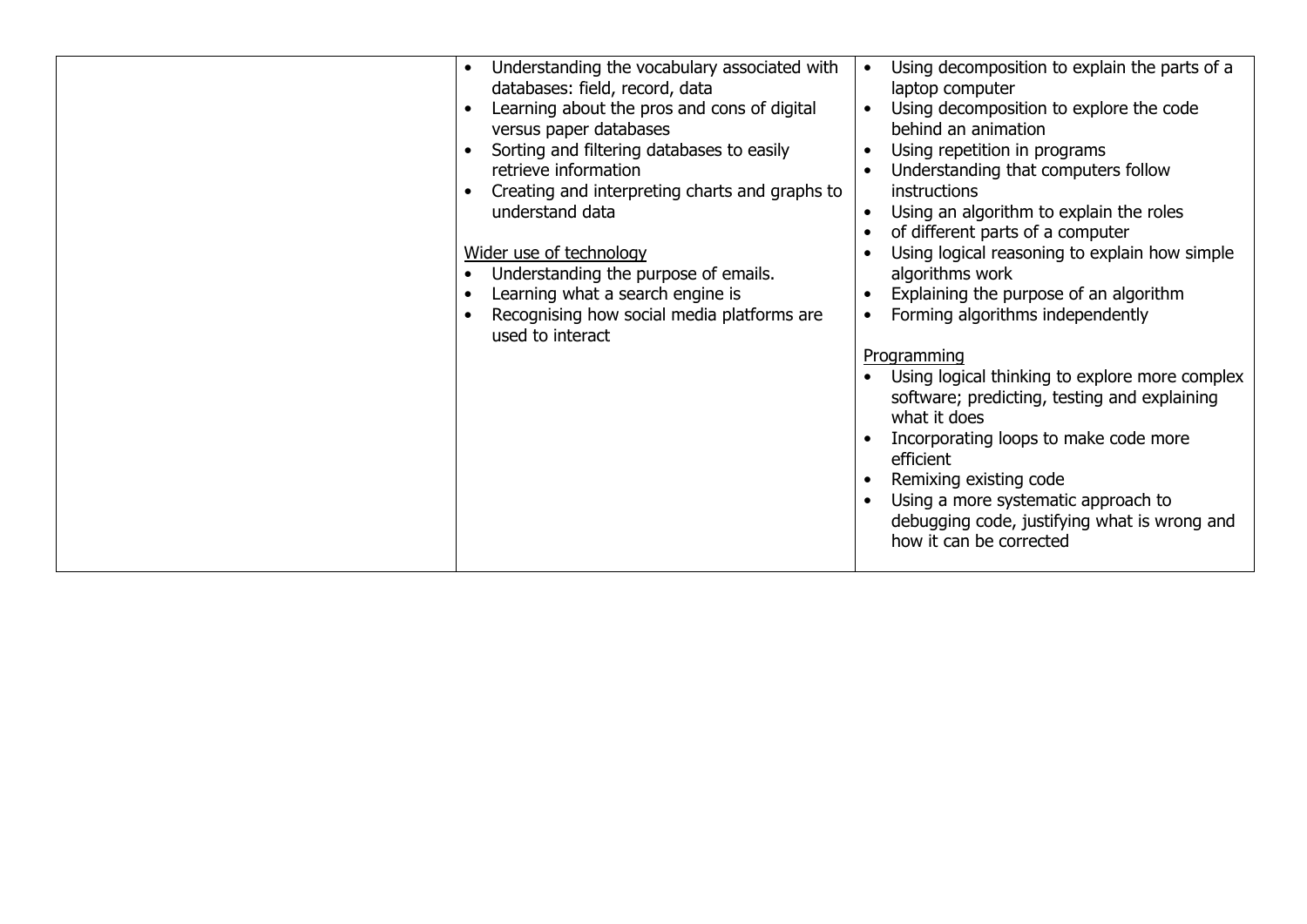| <b>CURRICULUM ENTITLEMENT</b>                 |                                                                                                                                                                                                                                                                                                                                                                                                |                                                                                                                                                                                          |                                                                                                                           |                                                               |                                                                                                                                                                                                                                                                                                                                                                                                                                                                                                                                                                                                                                                                                                                                                  |  |
|-----------------------------------------------|------------------------------------------------------------------------------------------------------------------------------------------------------------------------------------------------------------------------------------------------------------------------------------------------------------------------------------------------------------------------------------------------|------------------------------------------------------------------------------------------------------------------------------------------------------------------------------------------|---------------------------------------------------------------------------------------------------------------------------|---------------------------------------------------------------|--------------------------------------------------------------------------------------------------------------------------------------------------------------------------------------------------------------------------------------------------------------------------------------------------------------------------------------------------------------------------------------------------------------------------------------------------------------------------------------------------------------------------------------------------------------------------------------------------------------------------------------------------------------------------------------------------------------------------------------------------|--|
|                                               | <b>Key Computing Knowledge</b>                                                                                                                                                                                                                                                                                                                                                                 | <b>Vocabulary</b>                                                                                                                                                                        |                                                                                                                           | Assessment Criteria - 'Can I? statements'                     |                                                                                                                                                                                                                                                                                                                                                                                                                                                                                                                                                                                                                                                                                                                                                  |  |
| <b>Online Safety</b>                          | To understand how the<br>$\bullet$<br>internet can be used to<br>share beliefs, opinions and<br>facts<br>To understand the effects<br>that some internet use can<br>have on our feelings and<br>emotional wellbeing<br>To understand the ways<br>$\bullet$<br>personal information can be<br>shared on the internet<br>To understand the rules for<br>social media platforms                   | Accuracy<br>Age restrictions<br>Autocomplete<br><b>Belief</b><br>Block and report<br>Content<br><b>Device</b><br>Digital devices<br>Fact<br>Internet<br>Internet of<br>things<br>Opinion | Privacy settings<br>Reliability<br>Search engine<br>Search<br>functionality<br>Smart devices<br>Social media<br>platforms | $\bullet$<br>$\bullet$<br>$\bullet$<br>$\bullet$              | Can I confidently give examples of opinions, beliefs and<br>facts?<br>Can I recall some of the seven tips for dealing with upsetting<br>online content? (slide 7 of the Presentation: When being<br>online makes me upset).<br>Can I show understanding that digital devices used can share<br>personal information amongst each other?<br>Can I show confidence in understanding some of the key<br>features of social media platforms and the age restrictions<br>that are required for popular social media platforms?                                                                                                                                                                                                                        |  |
| <b>Networks</b><br>and the<br><b>Internet</b> | To understand what a<br>$\bullet$<br>network is and understand<br>our school network<br>To understand how<br>$\bullet$<br>information moves around<br>a network and begin to<br>recognize real world<br>networks<br>To understand how the<br>$\bullet$<br>internet works and<br>explain a website's<br>journey.<br>To explore the role of<br>routers.<br>To understand the role of<br>packets. | Component<br>Desktop<br>Device<br>Internet<br>Laptop<br><b>Network</b><br>Network map<br>Network switch<br>Packet<br>Photocopier<br>Printer<br>Router                                    | Server<br><b>Tablet</b><br><b>WiFi</b><br>Wired<br><b>Wireless</b><br>Wireless access<br>points                           | $\bullet$<br>$\bullet$<br>$\bullet$<br>$\bullet$<br>$\bullet$ | Can I recognise that a network is two or more devices<br>connected and showing this information in a poster that<br>combines text and images?<br>Can I recognise that files are saved on a server and that files<br>travel through wireless and wire connections rather than<br>travelling directly?<br>Can I show understanding that networks connect to the<br>internet via a router and explaining parts of the journey a<br>website goes through to reach your computer?<br>Can I explain that routers connect us to the internet and<br>suggest what they have to do?<br>Can I Explain that websites are split into small pieces to be<br>sent via the internet and that packets are encoded with<br>information to get to the right place? |  |
| <b>Programming</b><br><b>Scratch</b>          | To explore a<br>$\bullet$<br>programming application                                                                                                                                                                                                                                                                                                                                           | Algorithm<br>Animation<br>Application                                                                                                                                                    | Plan<br>Predict<br>Program                                                                                                | $\bullet$                                                     | Can I explain what happened when I added certain blocks?<br>Can I suggest how the colour differences could help me<br>predict block actions?                                                                                                                                                                                                                                                                                                                                                                                                                                                                                                                                                                                                     |  |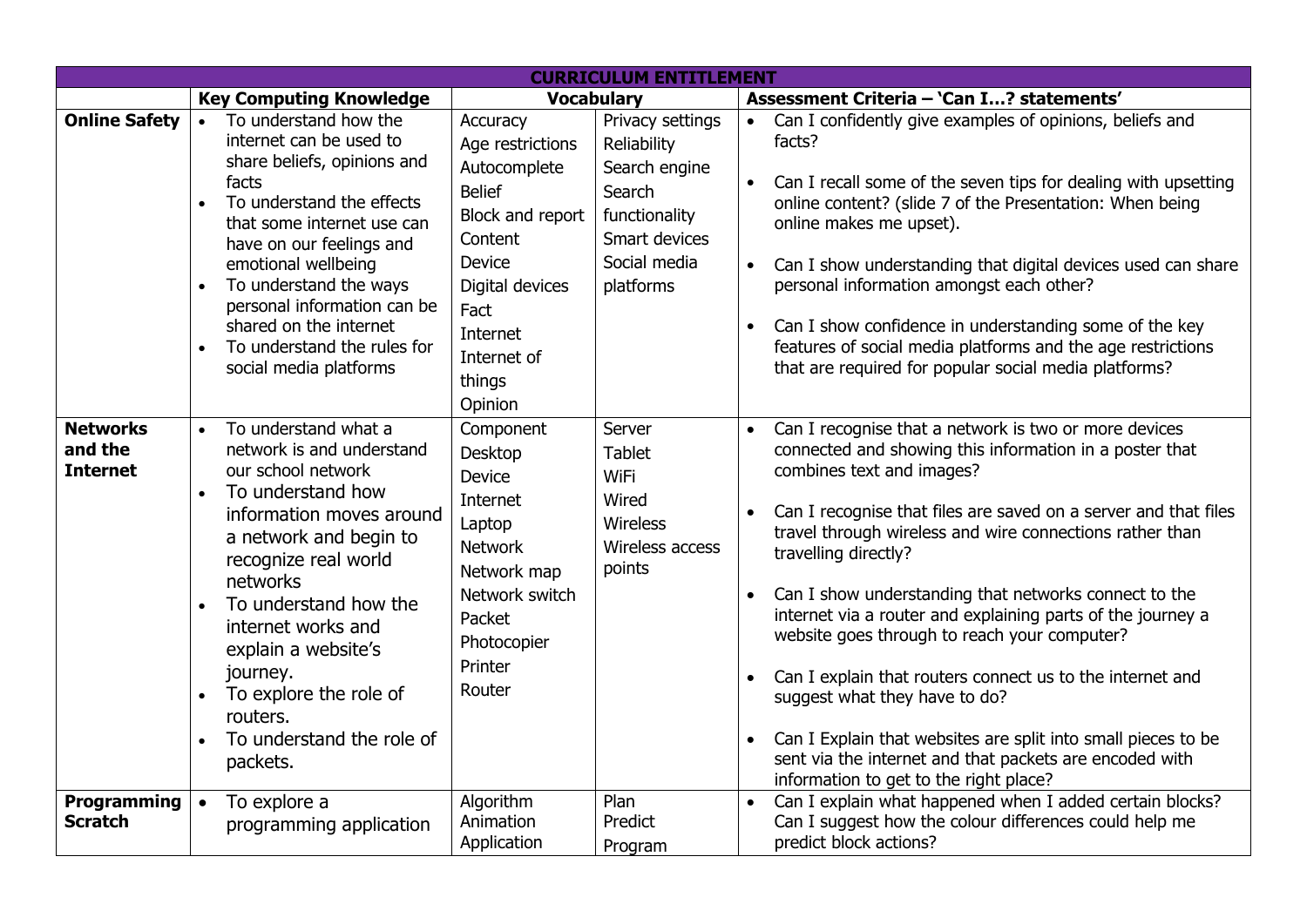|                 | To use repetition (a loop)<br>in a program<br>To program an animation<br>$\bullet$<br>To program a story<br>To program a game<br>$\bullet$                                                                                                                                                                                                                                 | Code<br>Coding<br>application<br>Coding blocks<br>Debug<br>Decompose<br>Game<br>Interface<br>Loop                                                                                                                                                                  | Programming<br>application<br>Remixing code<br>Repetition<br><b>Review</b><br>Sprite<br>Storytelling<br>Tinkering                                                                                                                                                   | $\bullet$                           | Can I explain what a loop is and what its role in a program<br>is? Can I include a loop in my program and explain what it's<br>doing?<br>Can I suggest which blocks are used and to create what<br>effect? Can I Suggest possible additions to an existing<br>program? Can I Choose blocks to create specific effects?<br>Can I Suggest what blocks/features have been used? Can I<br>recognize where something on screen is controlled by code?<br>Can I use a systematic approach to finding bugs?<br>Can I Explain what an algorithm is? Can I Understand the<br>purpose of an algorithm? Can I Use a class algorithm when<br>creating a program? |
|-----------------|----------------------------------------------------------------------------------------------------------------------------------------------------------------------------------------------------------------------------------------------------------------------------------------------------------------------------------------------------------------------------|--------------------------------------------------------------------------------------------------------------------------------------------------------------------------------------------------------------------------------------------------------------------|---------------------------------------------------------------------------------------------------------------------------------------------------------------------------------------------------------------------------------------------------------------------|-------------------------------------|------------------------------------------------------------------------------------------------------------------------------------------------------------------------------------------------------------------------------------------------------------------------------------------------------------------------------------------------------------------------------------------------------------------------------------------------------------------------------------------------------------------------------------------------------------------------------------------------------------------------------------------------------|
| <b>Emailing</b> | To understand what email is<br>$\bullet$<br>used for and to send an<br>email<br>To edit email content and<br>$\bullet$<br>add an attachment<br>To understand the<br>$\bullet$<br>importance of being kind<br>online and what this looks<br>like<br>To understand that<br>cyberbullying involves being<br>unkind online<br>To understand that not all<br>emails are genuine | Adding an<br>attachment<br>Advice<br>Attachment<br><b>BCC</b><br>Body language<br>CC<br>Composing an<br>email<br>Computer<br>Content<br>Copyright<br>Cyberbullying<br>Decision tree<br>Digital citizen<br>Document<br>Domain<br>Download<br>Email<br>Email account | Log in<br>Log out<br>Mark it as spam<br>Negative<br>language<br>Online<br>Personal<br>information<br>Positive<br>language<br>Reply<br>Responsible<br>digital citizen<br>Scammer<br>Sending an<br>email<br>Settings<br>Sign in<br>Spam email<br>Subject bar<br>Theme | $\bullet$<br>$\bullet$<br>$\bullet$ | Can I log in and log out of email and sending a simple email<br>which includes a subject plus 'To' and 'From' in the body<br>text?<br>Can I Edit an email, typing the correct email address and<br>adding at least one attachment before sending it?<br>Can I Write an email with instructions written using positive<br>language?<br>Can I Create a flowchart showing how to deal with<br>cyberbullying?<br>Can I send an email which describes some of the best ways<br>to avoid being tricked by fake emails?                                                                                                                                     |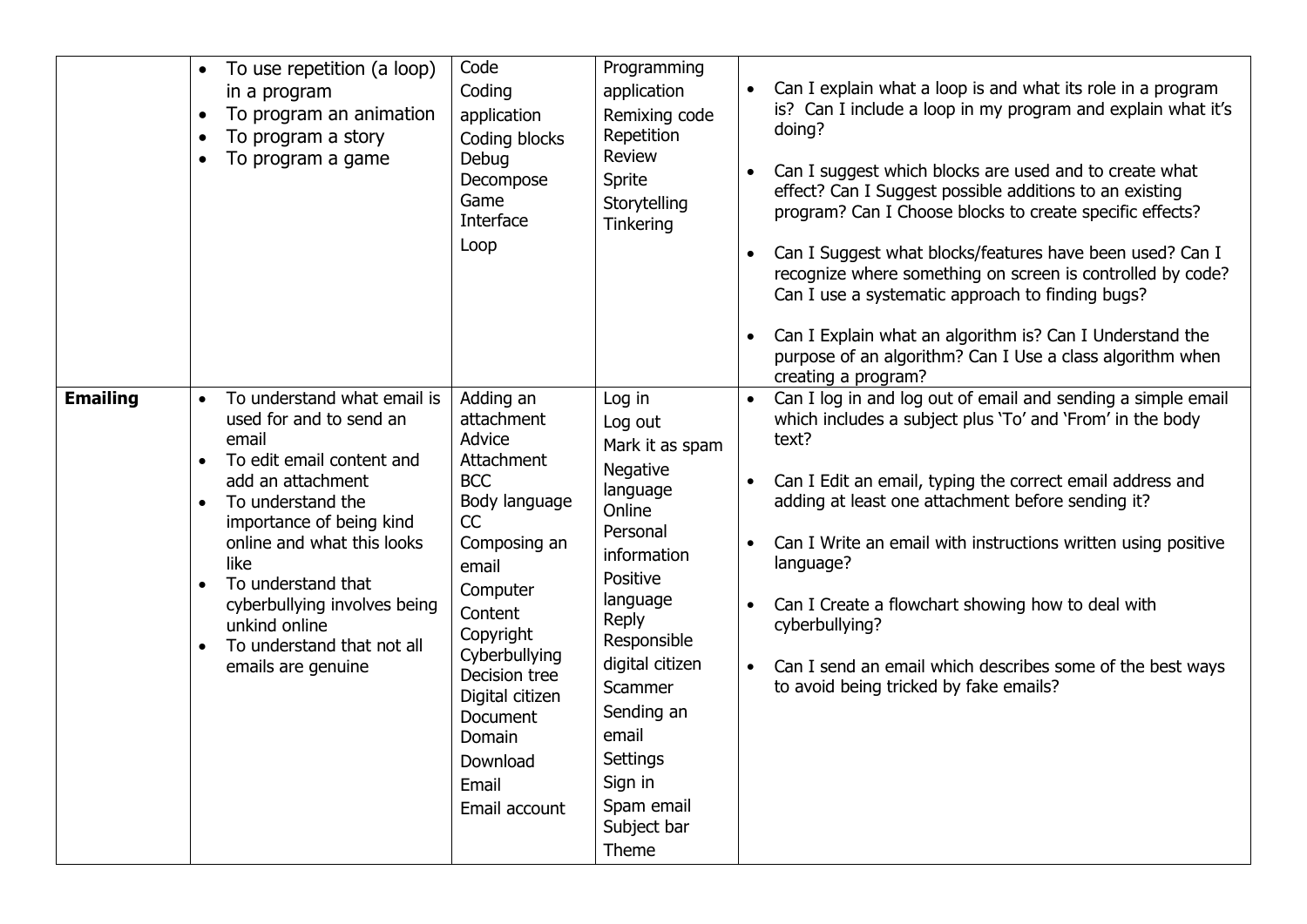|                                        |                                                                                                                                                                                                                                                                | Email address<br>Password<br>Emoji<br>Emotions<br>Fake<br>Flowchart<br>Font<br>Genuine<br>Hacker<br>Icons<br>Image<br>Inbox<br>Information<br><b>Install</b><br>Link                                                            | Tone of voice<br>Username<br>Video<br><b>Virus</b><br><b>WiFi</b>                                                                                                                                 |                                                                                                                                                                                                                                                                                                                                                                                                                                                                                                                                                                |
|----------------------------------------|----------------------------------------------------------------------------------------------------------------------------------------------------------------------------------------------------------------------------------------------------------------|---------------------------------------------------------------------------------------------------------------------------------------------------------------------------------------------------------------------------------|---------------------------------------------------------------------------------------------------------------------------------------------------------------------------------------------------|----------------------------------------------------------------------------------------------------------------------------------------------------------------------------------------------------------------------------------------------------------------------------------------------------------------------------------------------------------------------------------------------------------------------------------------------------------------------------------------------------------------------------------------------------------------|
| <b>Journey</b><br>inside a<br>computer | To recognise basic inputs<br>$\bullet$<br>and outputs<br>To decompose a laptop<br>$\bullet$<br>To understand the purpose<br>$\bullet$<br>of computer parts<br>To understand the purpose<br>of computer parts<br>To decompose a tablet<br>$\bullet$<br>computer | Algorithm<br>Assemble<br><b>Batteries</b><br>Camera<br>Components<br>Computer<br><b>CPU</b><br>Data<br>Decompose<br><b>Desktop</b><br>computer<br>Disassemble<br><b>GPU</b><br>Hard drive<br>Infinite loop<br>Input<br>Keyboard | Laptop<br>Memory<br>Microphone<br>Monitor<br>Mouse<br>Output<br>Photocopier<br>Program<br>QR code<br><b>RAM</b><br><b>ROM</b><br>Speaker<br>Storage<br><b>Tablet</b><br>Technology<br>Touchscreen | Can I Suggest what inputs and outputs are and recognise<br>$\bullet$<br>that the computer sends and receives instructions?<br>Can I explain that parts work together to make the laptop<br>$\bullet$<br>work and suggesting the role of some of the parts?<br>Can I suggest the purpose of parts of a computer and<br>$\bullet$<br>explaining what an algorithm is?<br>Can I suggest what memory is for inside a computer and use<br>a QR code?<br>Can I recognise some computer parts relating to functions<br>and making some laptop and tablet comparisons? |